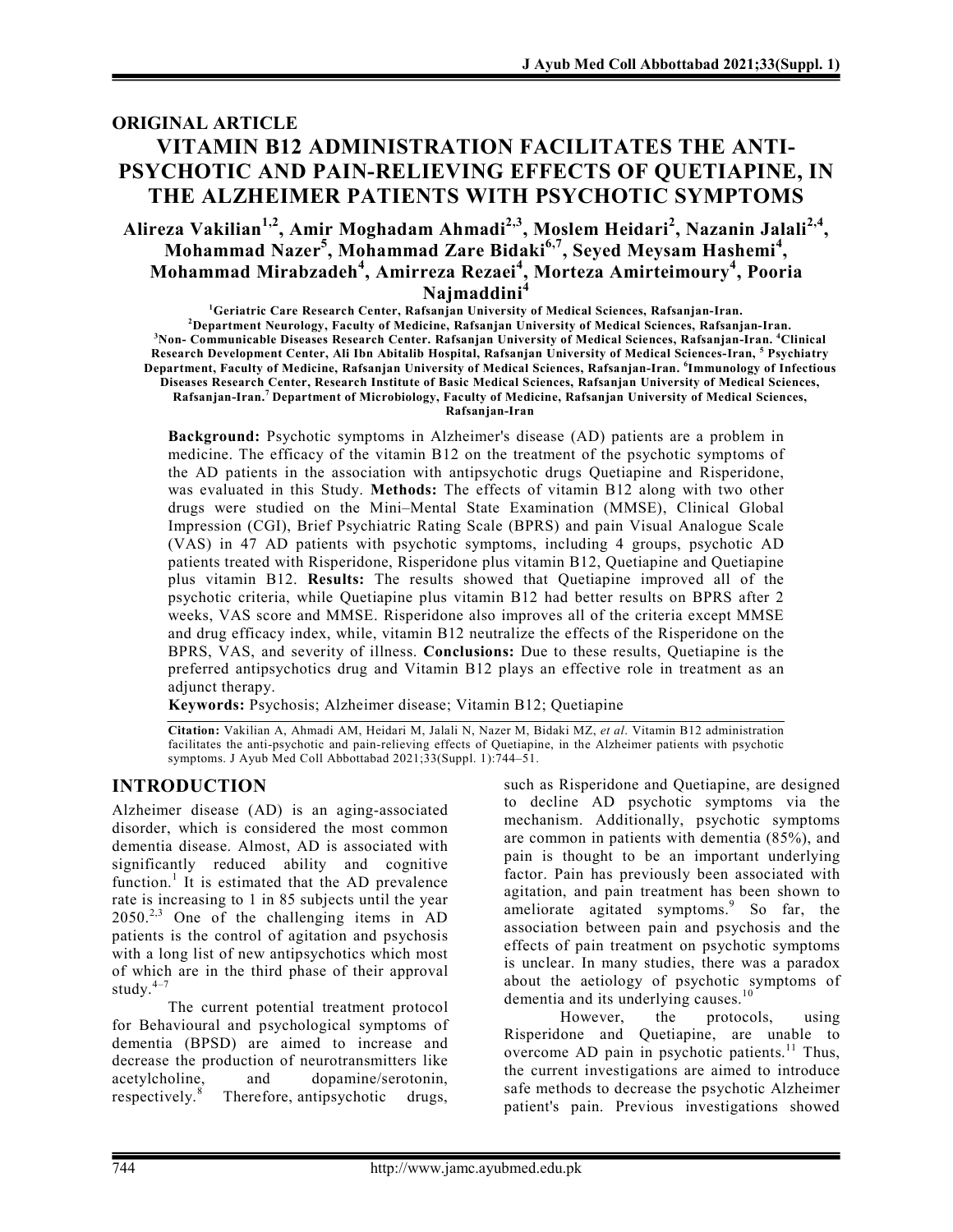that vitamin B12 may be considered as a component to decrease pain.<sup>12</sup> Pain is an important cause of agitation and psychosis in dementia patients, so pain treatment even with narcotics could reduce agitation and psychosis in them.<sup>13</sup> Thus, vitamin  $B12$  and its combination, as a pain reducer, with antipsychotic drugs, including Risperidone and Quetiapine, may be associated with amelioration of AD pain and psychosis respectively.

Therefore, this clinical trial study was aimed to explore the vitamin B12 effects on the psychotic symptoms and pain of the psychotic AD patients, who received antipsychotic drugs, Risperidone and Quetiapine.

### MATERIAL AND METHODS

This study was a parallel randomized clinical trial designed to explore the effects of vitamin B12 along with two antipsychotic drugs on the Mini-Mental State Examination (MMSE), Clinical Global Impression (CGI),Brief Psychiatric Rating Scale (BPRS )and Visual Analogue Scale (VAS) in 47 participants, including 4 groups with allocation ratio 1:1. Accordingly, the groups were as follow: Group 1: Psychotic AD patients who were treated with Risperidone, Group 2: Psychotic AD patients who were treated with Risperidone and vitamin B12, Group 3: Psychotic AD patients who were treated with Quetiapine and Group 4: Psychotic AD patients who were treated with Quetiapine and vitamin B12.

We used 1000 microgram vitamin B12 injection monthly for B12 user groups.

The participants were selected from an elderly Iranian population (over 65 years old) who were referred to the neurologists in Rafsanjan city. First of all, Alzheimer patients with major neurocognitive impairment as in Diagnostic and Statistical Manual of Mental Disorders, Fifth Edition (DSM5) and National Institute on Aging (NIA) and the Alzheimer's Association (AA), <sup>(14)</sup> with at least two cognitive abilities involvement like MMSE less than 20, BPRS between 30–70 were selected after laboratory exam and Radiologic studies ruled out other causes of dementia.

Inclusion criteria of cases:

1-MMSE: our cases should have MMSE ≤ 20.

2-The BPRS score should be between 30-70.

3- The age of them should be above 65 years.

In the groups treated with risperidone, it was administered at a dose of 0.5 mg overnight, gradually increasing to 1 mg and 2 mg, respectively, during subsequent follow-up visits. In the groups treated with Quetiapine, the dose was administered 12.5 mg overnight and increased to 25 and 50 mg depending on the patient's condition. If the patient needs further intervention and adjunctive treatment based on the patient's condition or family statements, the patient will be excluded from the study.

Exclusion criteria for our study were the use of antipsychotic drugs, schizophrenic symptoms, primary psychotic disorders, delirium, other dementia disorders, psychosis following drug or drug abuse or dementia disorders, other underlying severe medical disorders or cardiac disease, patients who need hospitalization, patients at risk of suicide.

Based on the pilot study and using the relevant formulas and parameters below, the minimum sample size of 12 people for each of the 4 groups ((Risperidone / Risperidone + B12 / Quetiapine / Quetiapine  $+$  B12) was obtained, taking into account that the four groups in the study. There, for each group, 20 people (n  $*\sqrt{4}$ -1)) and a total of 80 people were determined.

$$
n = \frac{(\sigma_1^2 + \sigma_2^2)(Z_{1-\alpha/2} + Z_{1-\beta})^2}{\delta^2}
$$
  
 
$$
N=n^* \sqrt{k-1}
$$
  
3.4700  $\leftarrow$   $\delta$  (size of difference of clinical importance) =  $\mu$ 1- $\mu$ 2  
Significance level =0.0500  
Power = 0.80 ml = 18.3300 m2 =21.8000  
sd1 = 3.2000 sd2 =2.5000

MMSE and CGI are the scales that are used to diagnose dementia,<sup>15</sup> and mental disorders symptom severity, treatment response/efficacy, $16$ respectively. Additionally, BPRS and VAS are the other scales for the assessment of psychiatric symptoms<sup>17</sup> and pain levels, <sup>18</sup> respectively.

The AD patients suffering from severe immune-related diseases such as insulindependent diabetes, thyroid, cardiovascular, infectious, and kidney/liver disorders have been excluded from the clinical trial.

The patients under treatment with antiinflammatory/immunosuppressant drugs (except acetylsalicylic acid) have also been excluded from the project. Accordingly, at the start time of the study, 80 participants were entered into the trial, and then due to the excluding criteria, 33 cases were excluded or not continued the trial, and 47 cases remained in the study. (Figure-1)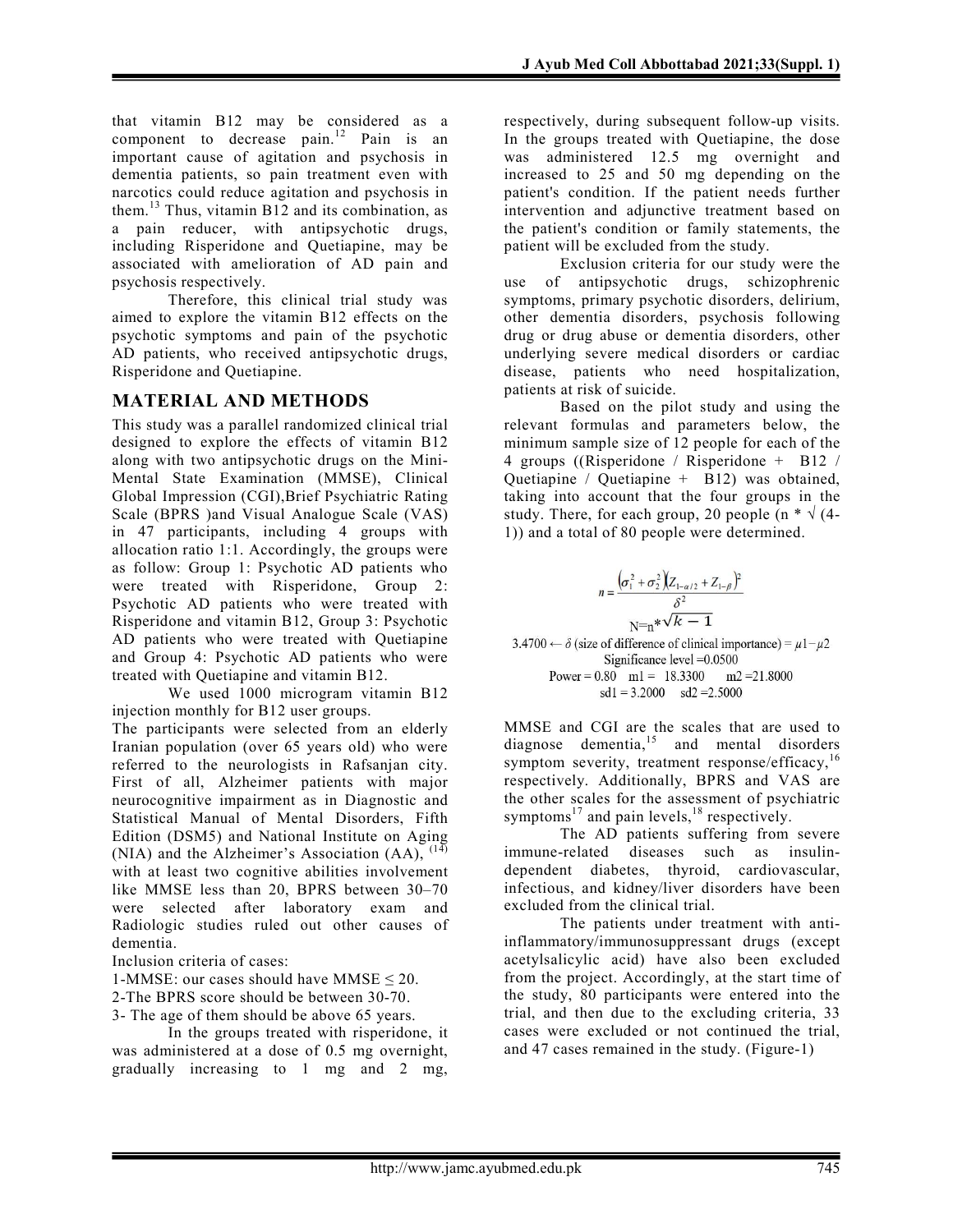

Figure-1: Design of study

MMSE, CGI, BPRS, and VAS scales among the groups were recorded before treatment, two weeks after treatment and 8 weeks after treatment using the standard questionnaires which were described previously.<sup>18–21</sup> The CGI scores were evaluated in details as the severity of illness, general improvement rate and drug efficacy index.

Evaluation of the above tests and drug prescribing are performed by two clinicians separately. Serum levels of blood vitamin B12 are measured and compared at the beginning for ruling out other causes of dementia. Patients who met the eligibility requirements were randomized to receive one of the four treatments via a random number table of simple randomization.

 Of all participants, in follow-up period three patients died during the study and twelve other patients were excluded from the study for various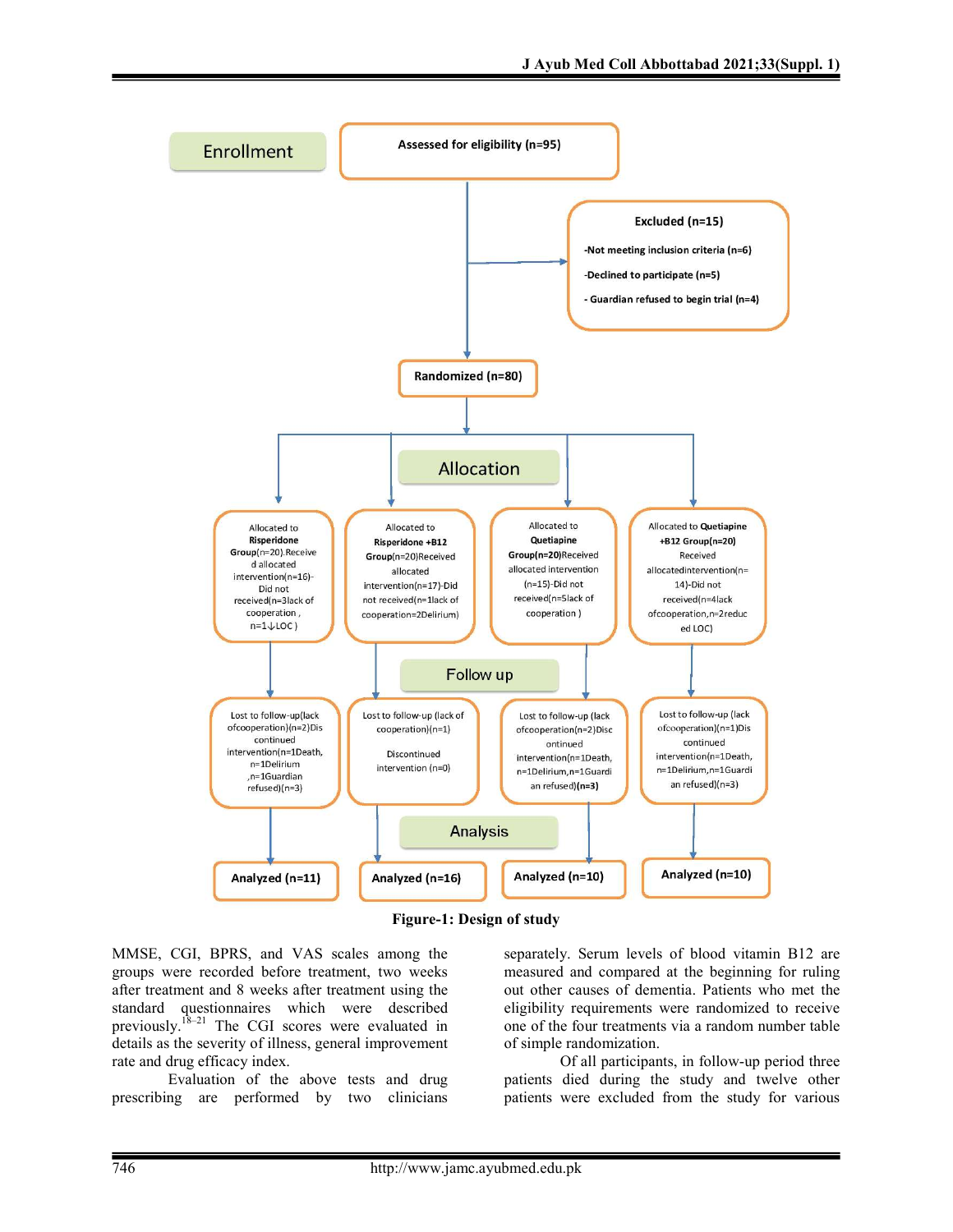reasons (Figure-1). Finally, 47 patients remained in the four groups and remained in the trial for eight weeks. Those excluded from the study were classified as one man and two women in dead patients. Four people dropped out due to drug complications and refused to participate in the project, which included three men and one woman. Seven women and four men either arbitrarily withdrew the drug, or fellows refused further interviews.

This clinical trial was registered at the Iranian Registry of Clinical Trials, (IRCT) number: (Code: IRCT201501101061N18) and the Ethical Board of Rafsanjan University of Medical Sciences (Code: IR.RUMS.REC.1394.219) and have approved the project protocol. The patient's guardians filled out the written informed consent form before introduction to study.

Statistical analysis

Data was analysed using SPSS software version 16 (v16; SPSS Inc., Chicago, IL, USA). The normality of main variables was assessed and confirmed by Shapiro-Wilk and Kolmogorov-Smirnov tests and z-scores of data skewness and kurtosis. The differences of BPRS, CGI, MMSE, and VAS values between patient groups and time intervals inside each group were evaluated using repeated-measures ANOVA with a Greenhouse-Geisser correction, One-way ANOVA, and paired ttest. Fisher's exact test showed that the distribution of gender in the groups studied, differences were not statistically significant ( $p=0.417$ ). A P-value less than 0.05 was considered significant.

### RESULTS

The results from Shapiro-Wilk and Komogorov-Smirnov tests revealed that the data were distributed normally, hence, the parametric tests were used to compare raw data.

Mean age of patients was 80.70±7.75 and 27 female and 20 male patients participated in our study. Accordingly, the results showed that the groups were properly matched regarding age  $(p=0.332)$  and sex  $(p=0.417)$ . The demographic characteristics of our cases are shown in table-1.

The statistical analysis demonstrated that the BPRS score was significantly decreased after 8 weeks treatment with Risperidone when compared to the before treatment  $(p=0.035)$ . However, the BPRS score was not changed significantly in the group that has treated with Risperidone and vitamin B12 ( $p=0.140$ ). The BPRS score was also decreased after 2 weeks of treatment  $(p=0.015)$  and 8 weeks  $(p=0.040)$  when compared to the before treatment with Quetiapine. Treatment with Quetiapine and vitamin B12

simultaneously led to a decrease in the BPRS score significantly after 2 weeks treatment  $(p=0.039)$ , but not after 8 weeks treatment. Figure-2 shows the BPRS scores among the groups which have been treated with Risperidone, Quetiapine, Quetiapine plus vitamin B12, and Risperidone plus vitamin B12.

 Although, treatment with Risperidone  $(p=0.235)$  and Quetiapine plus vitamin B12  $(p=0.190)$ did not alter the MMSE score, Risperidone plus vitamin B12 ( $p=0.033$ ) and Quetiapine ( $p=0.035$ ) significantly increased MMSE scores (Figure-3).

 As it is illustrated in figure 4, there are significant differences in VAS score between before and 8 weeks after treatment of the patients with Risperidone  $(p=0.017)$ , Quetiapine  $(p=0.05)$  and Quetiapine plus vitamin B12 ( $p=$  0.023). However, treatment with Risperidone plus vitamin B12 was not associated with decreased VAS score significantly  $(p=0.863)$ .

 Treatment with all components, including Risperidone, Risperidone plus vitamin B12, Quetiapine and Quetiapine plus vitamin B12 significantly increased the CGI scores ( $p$ < 0.001, figure 5).

 The CGI details regarding the severity of illness, general improvement rate and drug efficacy index demonstrated that Risperidone  $(p<0.001)$ , Quetiapine  $(p<0.001)$  and Quetiapine plus vitamin B12  $(p<0.001)$ , but not Risperidone plus vitamin B12  $(p=0.259)$ , significantly decreased the severity of illness in the patients (Figure-6).

While Risperidone  $(p<0.012)$ , Risperidone plus vitamin B12 ( $p<0.001$ ) and Quetiapine ( $p=0.003$ ), but not Quetiapine plus vitamin B12  $(p=0.193)$ , significantly decreased general improvement rates after 8 weeks when compared to results obtained from 2 weeks (Figure-7). (Supplementary)

In the case of drug efficacy index, Quetiapine was the unique component that led to decrease drug efficacy index scores after 8 weeks when compared to results obtained from 2 weeks  $(p=0.045, \text{ figure } 8)$ . (Supplementary)

The statistical analysis revealed that there were no significant differences among the groups before treatment regarding BPRS  $(p=0.464)$ , MMSE  $(p=0.958)$ , VAS  $(p=0.871)$ , severity of illness  $(p=0.547)$ , global improvement rate  $(p=0.887)$  and drug efficacy index  $(p=0.124)$ . BPRS  $(p=0.685)$ , MMSE  $(p=0.847)$ , VAS  $(p=0.906)$ , severity of illness  $(p=0.910)$ , global improvement rate  $(p=0.113)$  and drug efficacy index  $(p=0.374)$  were not also differed among the groups after 2 weeks treatment. The same results also were obtained regarding treatment after 8 weeks (BPRS (p=0.710), MMSE (p=0.918), VAS (p=0.465), severity of illness  $(p=0.951)$ , global improvement rate  $(p=0.899)$  and drug efficacy index  $(p=0.290)$ ).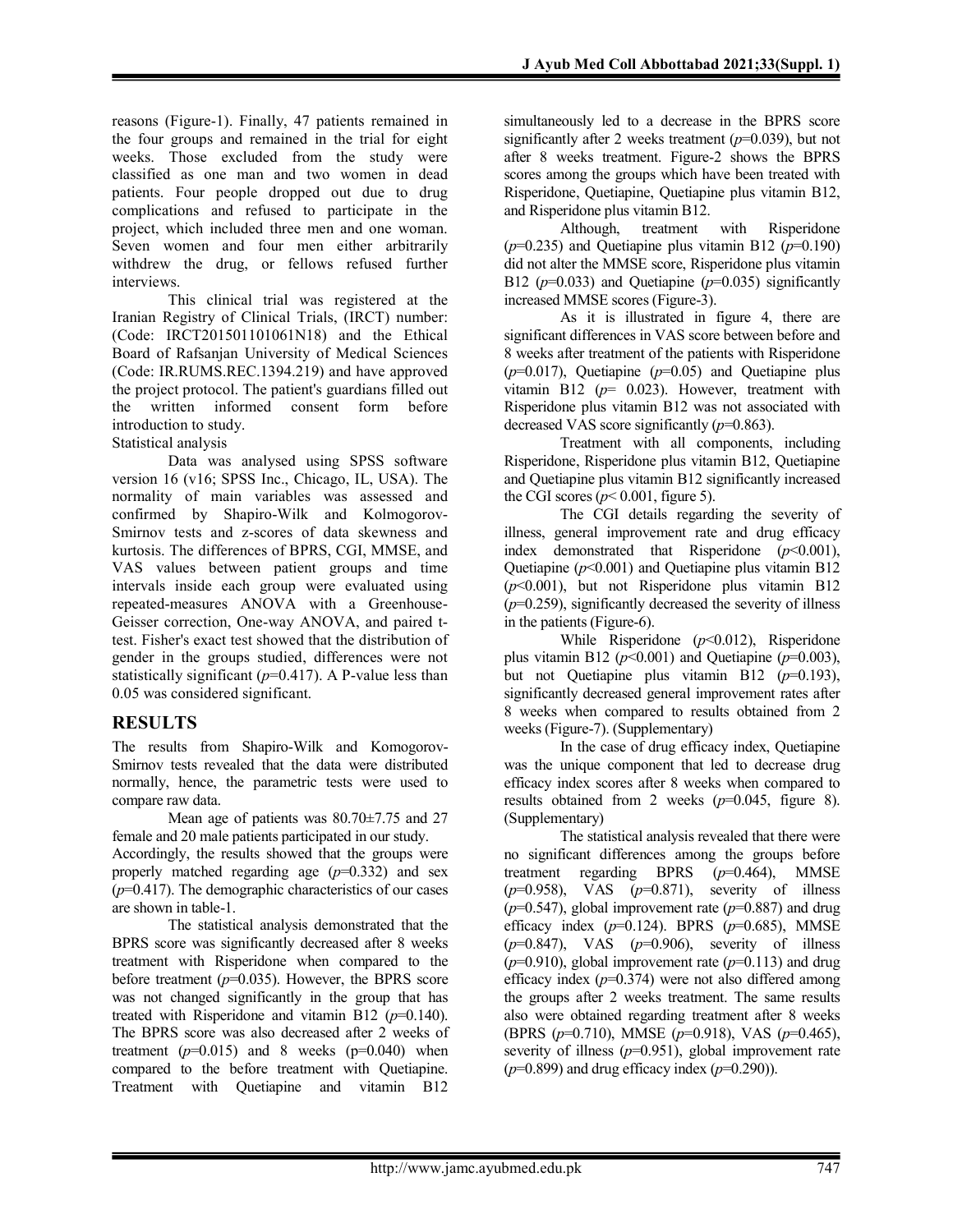| Characteristic                                                                                                                   | $Sex^*$ | Age              | <b>MMSE</b> (Mean) | <b>BPRS</b> (Mean) |
|----------------------------------------------------------------------------------------------------------------------------------|---------|------------------|--------------------|--------------------|
| Group                                                                                                                            |         |                  |                    |                    |
| Group1(Risperidone)                                                                                                              | 4F.7M   | $79.54 \pm 7.35$ | $10.18 \pm 0.70$   | $54.45 \pm 6.10$   |
| $Group2(Ris+B12)$                                                                                                                | 10F.6M  | $81.52\pm 6.96$  | $11.00 \pm 0.80$   | $46.50 \pm 5.45$   |
| Group3(Quetiapine)                                                                                                               | 7F.3M   | 78.56±7.90       | $10.63 \pm 0.79$   | $47.75 \pm 5.35$   |
| $Group4(Que+B12)$                                                                                                                | 6F.4M   | $81.20 \pm 7.20$ | $11.50 \pm 0.65$   | $56.10 \pm 6.49$   |
| *No significant difference in sex between groups. ( $p=0.417$ ). ★No significant difference in age between groups. ( $p=0.332$ ) |         |                  |                    |                    |

Table-1: Some demographic characteristics of our AD patients before clinical trial











Figure-4: VAS score in trial groups



Figure-5: CGI Score in trial groups



Figure-6: Severity of Illness Score in trial groups

## DISCUSSION

This study was designed to evaluate the effects of two drugs, Risperidone and Quetiapine, and their combinations with vitamin B12 on the psychotic symptoms and pain of AD patients.

It has been demonstrated that the patients who suffer from Alzheimer, may be associated with BPSD. <sup>8</sup>Nowadays, researchers are investigating the new treatment protocols to overcome the psychological symptoms in the patients.<sup>22,23</sup> In a study, sodium valproate was used as a treatment for BPSD of AD patients in parallel to Quetiapine.<sup>22</sup>

Antipsychotic drug doses in our cases are flexible and the range of doses is based on the patient's response to Risperidone and Quetiapine. It was appeared to be more effective than the fixeddose model for all patients.

First of all, antipsychotic effects of these two drugs have been studied in many articles. Zhu  $(2012)^{23}$  showed the similar antipsychotic effect of Risperidone and Quetiapine on patients but Quetiapine has fewer side-effects in this study. In our study Quetiapine had a better effect on lowering BPRS score although both drugs had valuable effects.

Vigen (2011) found that one year's use of anti-psychotics' drugs could reduce MMSE and other cognitive scores.<sup>24</sup> Our study with 8 weeks follow-up could not compare with Vigan's study with one-year follow-up but was similar to another study for its duration of the study.<sup>23</sup> In our study, Quetiapine use alone showed a small reduction in cognitive scores in 8 weeks after its use, that is like Vigen study results , which compensated in another group of our study in which vitamin B12 is used simultaneously in it.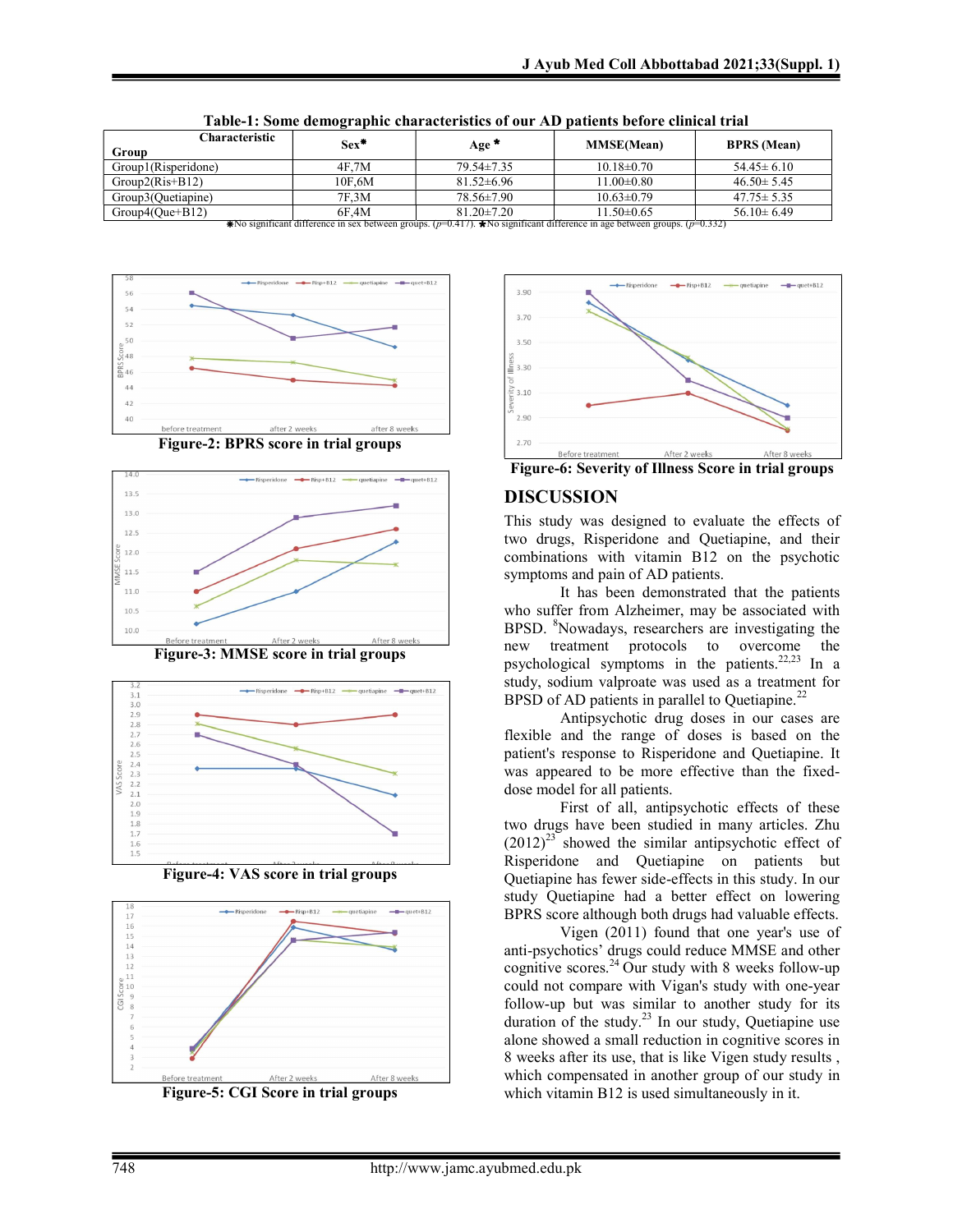The results showed that Quetiapine was the unique component that improves all of the evaluated criteria, including BPRS, MMSE, VAS, the severity of illness, global improvement rate, and drug efficacy index in the beginning weeks of the study. Using vitamin B12 in association with Quetiapine led to facilitate the effects of Quetiapine on reducing VAS score and BPRS, as is illustrated in figure-3, vitamin B12 reduced VAS, in the cases treated with Quetiapine, this difference was not significant. The BPRS score significantly reduced after 2 weeks of treatment with Quetiapine and vitamin B12. There are other studies with opposite results about improving cognitive scores.<sup>24</sup> This difference could be due to the use of vitamin B12 in our study.

In 2007 Stroup studied risperidone, quetiapine, and olanzapine and found valuable results on psychotic symptoms of schizophrenic patients in all of them. Quetiapine and olanzapine were more effective than risperidone. There was no side–effect on cognition after six months of treatment.<sup>25,26</sup>

The results also demonstrated that Risperidone had no effects on the MMSE, as the dementia criteria, and drug efficacy index. Due to the results which showed no differences between groups regarding the variables before treatment, it may be concluded that Risperidone is not applicable as well as Quetiapine. Interestingly, although vitamin B12 improved the effects of Risperidone to reduce MMSE scores, it neutralized the effects of Risperidone on the BPRS, VAS and severity of illness.

Collectively, it appears that vitamin B12 may be suitable to use in association with Quetiapine to treat psychotic Alzheimer patients. However, our previous investigations revealed that vitamin B12 can modulate production of some pro-inflammatory cytokines which participate in the pathogenesis of inflammation in the Alzheimer patients, $27$  but it was unable to increase the efficacy of Risperidone and Quetiapine to reduce expression of scavenger receptor, CD68, on the monocytes $^{28}$ .

In another double-blind study of aging people older than 70-year-old, using 500 microgram vitamin B12, 0.8 -gram folic acid and 20 mg vitamin B6 with decrease of blood homocysteine, reduced brain atrophy, and improved cognitive function were detected in comparison to the control group who took a placebo on the other hand.<sup>29</sup> Our study showed that B12 could improve MMSE score in Quetiapine and risperidone user patients.

There are many studies about vitamins/Neutraceucila formulation effect on cognition in AD patients. Li et al studied the role of vitaminB12, plasma total homocysteine, folate ,cholesterol, and triglyceride level in AD and found that only LDL cholesterol level is inversely related to cognitive performance.<sup>30</sup> Yang *et al* on the other hand in a meta-analysis study had not found a relation between Vitamin D deficiency and  $AD$ .<sup>31</sup> Inapposite Annweiler et al according to many studies before, accepted the role of vitamin D supplement as a cause of delaying AD onset in aging.<sup>32</sup> Gou et al found folate-vitamin B12 attenuation effect on tauhyperphosphorylation induced by Hyperhomocysteinemia (Hhcy) in Hhcy rats models.<sup>33</sup> Moretti et al conducted that folate and vitamin D deficiency along with Hhcy are associated with dementia more in vascular dementia than  $AD.^{34}$  In a review article about Shilajit and the effect of folate and complex B vitamins, there was evidence in favour of protect effect of these neutracecila on cognition deterioration of AD patients.<sup>35</sup> All of these investigations are more or less in favour of the protective effect of vitamins on cognition of AD patients especially vitamin B12 that our study showed beneficence of its use in AD patients.

Although, some studies reported that Risperidone and Quetiapine had no effects on the improvement of psychotic symptoms of the psychotic Alzheimer patients, $11$  and in some cases were associated with worsening the symptoms $36,24$ . Several investigations demonstrated that the effects of the anti-psychotics' drugs will be showed after 7–8 weeks of treatment. $37,38$  In another study Quetiapine was used in low dose for delirium prevention in critically ill patients. This study approved the use of Quetiapine for a shorter period of delirium and faster weaning from ventilator.<sup>3</sup>

On the other hand, we could not ignore complications especially reported with Quetiapine that make it use with caution and control.<sup>40</sup>

It is in association with our results, which showed that the variables were improved after 8 weeks of treatment when compared to a pre-study condition in several cases.

There are limitations in our study including inadequate cooperation of patients' guardian for medication, lower number of patients participating in this project, higher risk of complications during treatment, problems in the follow-up of patients in the second and eighth weeks after the beginning of the trial.

### **CONCLUSION**

Finally, the results of the current study showed that Quetiapine is a suitable antipsychotic drug and vitamin B12 facilitates the antipsychotic effect and relieving pain efficacy of it.

#### Acknowledgments:

The authors would like to thank the Clinical Research Development Unit for its support and collaboration in Ali Ibn Abi-talib hospital, Rafsanjan University of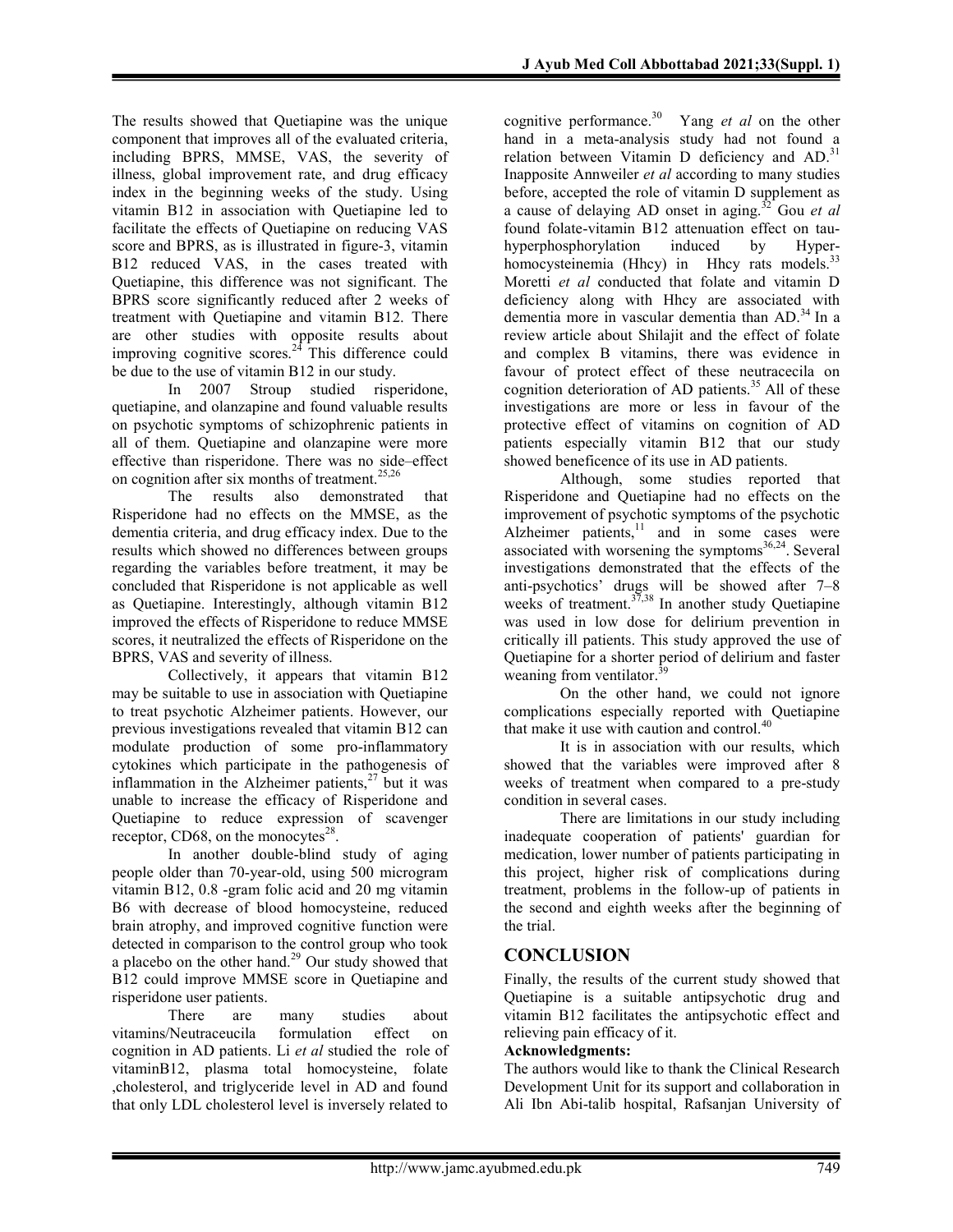Medical Sciences, Rafsanjan, Iran, and Dr. Fatemeh Mohseni Moghadam which help us to perform the project.

Conflict of Interest: There is no conflict of interest to declare.

Funding: Deputy Chairman of the Research department of Rafsanjan University of Medical Sciences for financial support.

### AUTHORS'S CONTRIBUTION

AV: Concept, design, definition of intellectual content, literature search, manuscript preparation. AMA: Design, literature search, manuscript preparation, manuscript editing and manuscript review. MH: data acquisition. NJ: Data acquisition. MN: definition of intellectual content, literature search. MZB data analysis, statistical analysis. SMH: Definition of intellectual content, literature search, clinical studies, data acquisition. MM, AR, MA and PN: Data acquisition.

#### **REFERENCES**

- 1. Johnson JK, Shaw GL, Vuong My, Vuong S, Cotman CW. Short-Term Improvement on a Visual-Spatial Task After Music Listening in Alzheimer's Disease: A group study. Act Adapt Aging 2002;26(3):37–50.
- 2. Brookmeyer R, Johnson E, Ziegler-Graham K, Arrighi HM. Forecasting the global burden of Alzheimer's disease. Alzheimers Dement 2007;3(3):186–91.
- 3. Tschanz JT, Corcoran CD, Schwartz S, Treiber K, Green RC, Norton MC. et al. Progression of cognitive, functional, and neuropsychiatric symptom domains in a population cohort with alzheimer dementia: The cache county dementia progression study. Am J Geriatr Psychiatry 2011;19(6):532–42.
- 4. Marcinkowska M, Śniecikowska J, Fajkis N, Paśko P, Franczyk W, Kołaczkowski M. Management of Dementia‑Related Psychosis, Agitation and aggression: A Review of the Pharmacology and Clinical Effects of Potential Drug Candidates. CNS Drugs 2020;34(3):243–68.
- 5. Yunusa I, El Helou ML, Alsahali S. Pimavanserin: A novel antipsychotic with potentials to address an unmet need of older adults with dementia-related psychosis. Front Pharmacol 2020;11:87.
- 6. Cummings J, Ballard C, Tariot P, Owen R, Foff E, Youakim J, et al. Pimavanserin: Potential Treatment For Dementia-Related Psychosis. J Prev Alzheimers Dis 2018;5(4):253–58.
- 7. Horn S, Richardson H, Xie SX, Weintraub D, Dahodwala N. Pimavanserin versus quetiapine for the treatment of psychosis in Parkinson's disease and dementia with Lewy bodies. Parkinsonism Relat Disord 2019;69:119–24.
- 8. Meguro K, Meguro M, Tanaka Y, Akanuma K, Yamaguchi K, Itoh M. Risperidone is effective for wandering and disturbed sleep/wake patterns in Alzheimer's disease. J Geriatr Psychiatry Neurol 2004;17(2):61–7.
- 9. Sampson EL, White N, Lord K, Leurent B, Vickerstaff V, Scott S, et al. Pain, agitation, and behavioural problems in people with dementia admitted to general hospital wards: A longitudinal cohort study. Pain 2015;156(4):675–83.
- 10. Tsai IP, Jeong SY, Hunter S. Pain Assessment and Management for Older Patients with Dementia in Hospitals: An Integrative Literature Review. Pain Manag Nurs  $2018;19(1):54-71.$
- 11. Schneider LS, Tariot PN, Dagerman KS, Davis SM, Hsiao JK, Ismail MS, et al. Effectiveness of atypical antipsychotic

drugs in patients with Alzheimer's disease. N Engl J Med 2006;355(15):1525–38.

- 12. Reynolds, E. Vitamin b12, folic acid, and the nervous system. Lancet Neurol 2006;5(11):949–60.
- 13. Habiger TF, Flo E, Achterberg WP, Husebo BS. The Interactive Relationship between Pain, Psychosis, and Agitation in People with Dementia: Results from a Cluster-Randomised Clinical Trial. Behav Neurol 2016;2016:7036415.
- 14. Apostolova LG. Alzheimer Disease. Continuum (Minneap Minn) 2016;22(2 Dementia):419–34.
- 15. Creavin ST, Wisniewski S, Noel-Storr AH, Trevelyan CM, Hampton T, Rayment D, et al. Mini-mental state examination (mmse) for the detection of dementia in clinically unevaluated people aged 65 and over in community and primary care populations. Cochrane Database Syst Rev 2016;(1):CD011145.
- 16. Holubova M, Prasko J, Ociskova M, Marackova M, Grambal A, Slepecky M. Self-stigma and quality of life in patients with depressive disorder: A cross-sectional study. Neuropsychiatr Dis Treat 2016;12:2677–87.
- 17. Konstantakopoulos G, Ioannidi N, Typaldou M, Sakkas D, Oulis P. Clinical and cognitive factors affecting psychosocial functioning in remitted patients with bipolar disorder. Psychiatriki 2016;27(3):182–91.
- 18. Jensen MP, Chen C, Brugger AM. Interpretation of visual analog scale ratings and change scores: A reanalysis of two clinical trials of postoperative pain. J Pain 2003;4(7):407–14.
- 19. Goodman F, Glassman P, Maglione M, Suttorp M. Drug class review on antiepileptic drugs in bipolar mood disorder, neuropathic pain, and fibromyalgia. Portland Oregon Evid Based Pract Cent 2006;1–139.
- 20. Overall JE, Beller SA. The brief psychiatric rating scale (bprs) in geropsychiatric research: I. Factor structure on an inpatient unit. J Gerontol 1984;39(2):187–93.
- 21. Stentebjerg-Olesen M, Jeppesen P, Pagsberg AK, Fink-Jensen A, Kapoor S, Chekuri R, et al. Early nonresponse determined by the clinical global impressions scale predicts poorer outcomes in youth with schizophrenia spectrum disorders naturalistically treated with second-generation antipsychotics. J Child Adolesc Psychopharmacol 2013;23(10):665–75.
- 22. Yang X, Chen Q. Efficacy of the combined use of donepezil with either quetiapine or sodium valproate in patients with Alzheimer's disease with behavioral and psychological symptoms of dementia, and their effects on vascular endothelial growth factors. Exp Ther Med 2021;21(1):10.
- 23. Zhou YJ, Zhang HS. Clinical control study of Quetiapine and Risperidone in the treatment of behavioral and psychological symptoms of dementia. Med J Chin Peoples Health 2012;12:15.
- 24. Vigen CL, Mack WJ, Keefe RS, Sano M, Sultzer DL, Stroup TS, et al. Cognitive effects of atypical antipsychotic medications in patients with Alzheimer's disease: outcomes from CATIE-AD. Am J Psychiatry 2011;168(8):831–9.
- 25. Mohamed S, Rosenheck R, Lyketsos CG, Kaczynski R, Sultzer DL, Schneider LS. Effect of second generation antipsychotics on caregiver burden in Alzheimer disease. J Clin Psychiatry 2012;73(1):121–8.
- 26. Stroup TS, Lieberman JA, McEvoy JP, Swartz MS, Davis SM, Capuano GA, et al. Effectiveness of olanzapine, quetiapine, and risperidone in patients with chronic schizophrenia after discontinuing perphenazine: a CATIE study. Am J Psychiatry 2007;164(3):415–27.
- 27. Vakilian A, Razavi-Nasab SM, Ravari A, Mirzaei T, Moghadam-Ahmadi A, Jalali N, et al. Vitamin B12 in association with antipsychotic drugs can modulate the expression of pro-/anti-inflammatory cytokines in Alzheimer disease patients. Neuroimmunomodulation 2017;24(6):310–9.